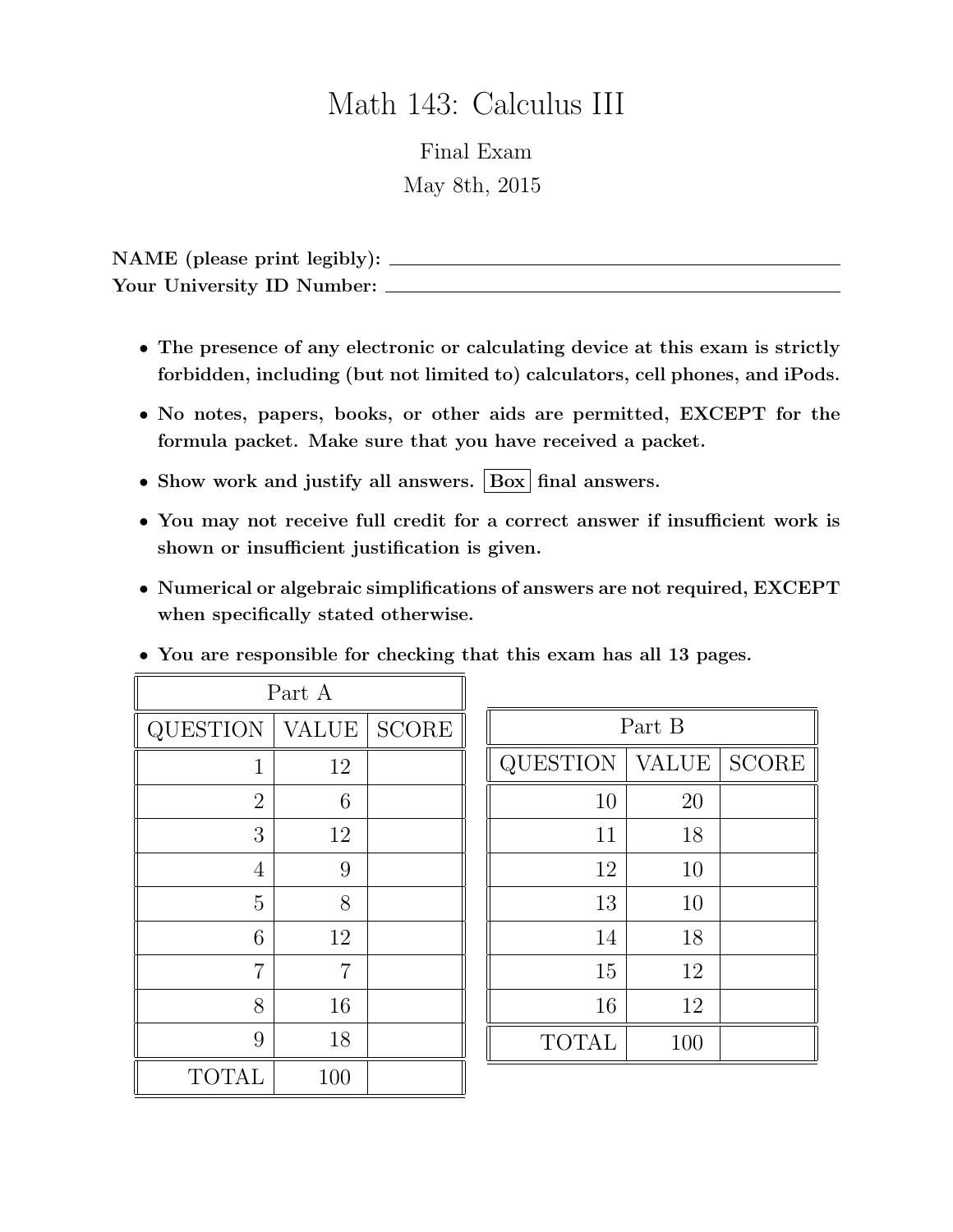## Part A

1. (12 points) Consider the parametric curve  $x = t^2$ ,  $y = t - \frac{1}{2}$ 3  $t^3$ , for  $-2 \le t \le 2$ , whose graph appears below.



(a) Find all points on the curve where the tangent line to the curve is horizontal or vertical.

(b) Find the arclength of the curve between  $t = 0$  and  $t = 1$ .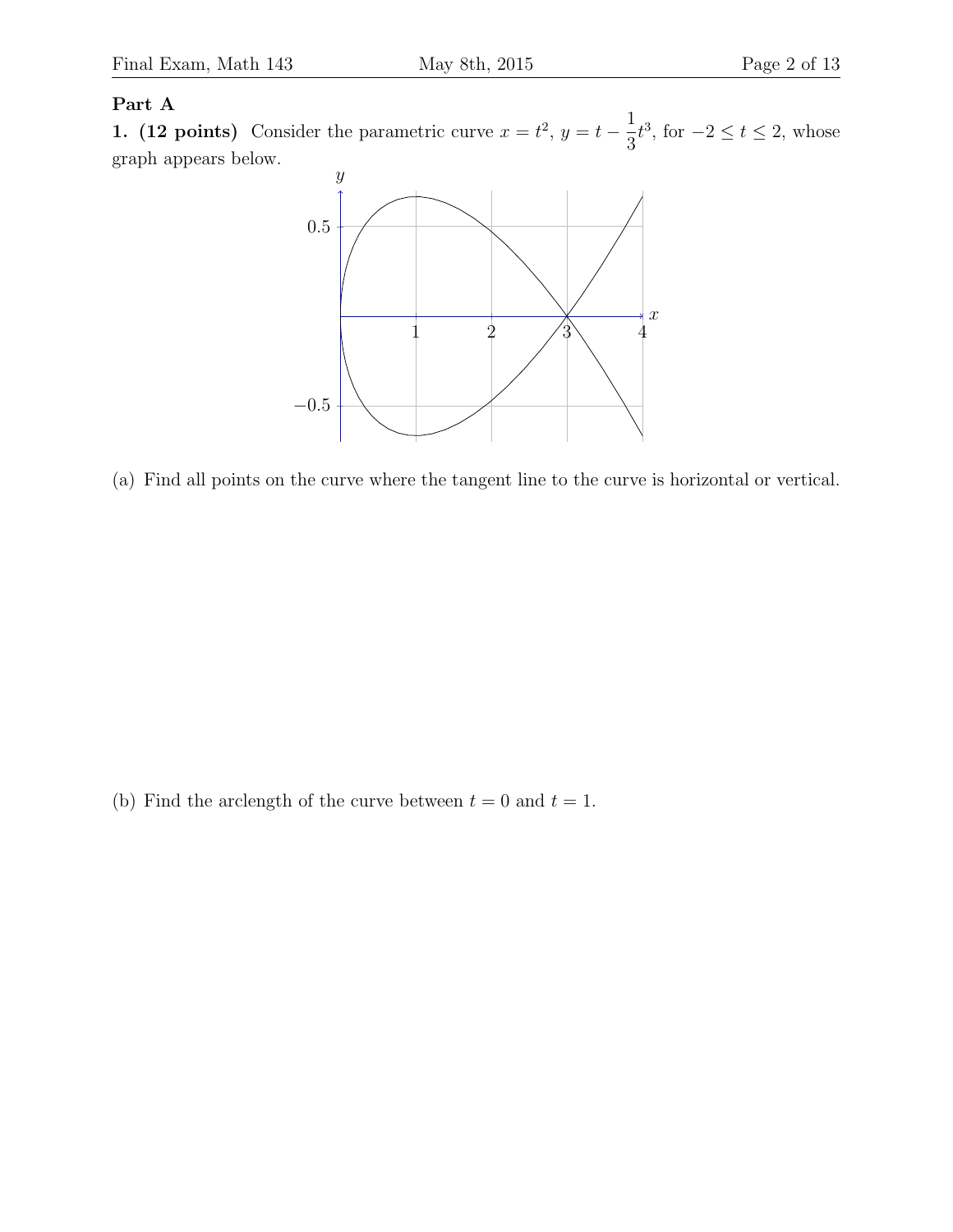2. (6 points) Make the following coordinate conversions. (Your answers should not have any functions in them.)

- (a) Convert the point  $(r, \theta) = (12, \pi/6)$  to rectangular coordinates.
- (b) Convert the point  $(x, y) = (3\sqrt{2}, 3)$ √ 6) to polar coordinates.
- 3. (12 points) Consider the polar curve  $r = 2 + 2\cos(\theta)$ .
- (a) Sketch a rough plot of the curve, making sure to label any relevant distances on the  $x$ and y axes.

(b) Find the area enclosed by the curve.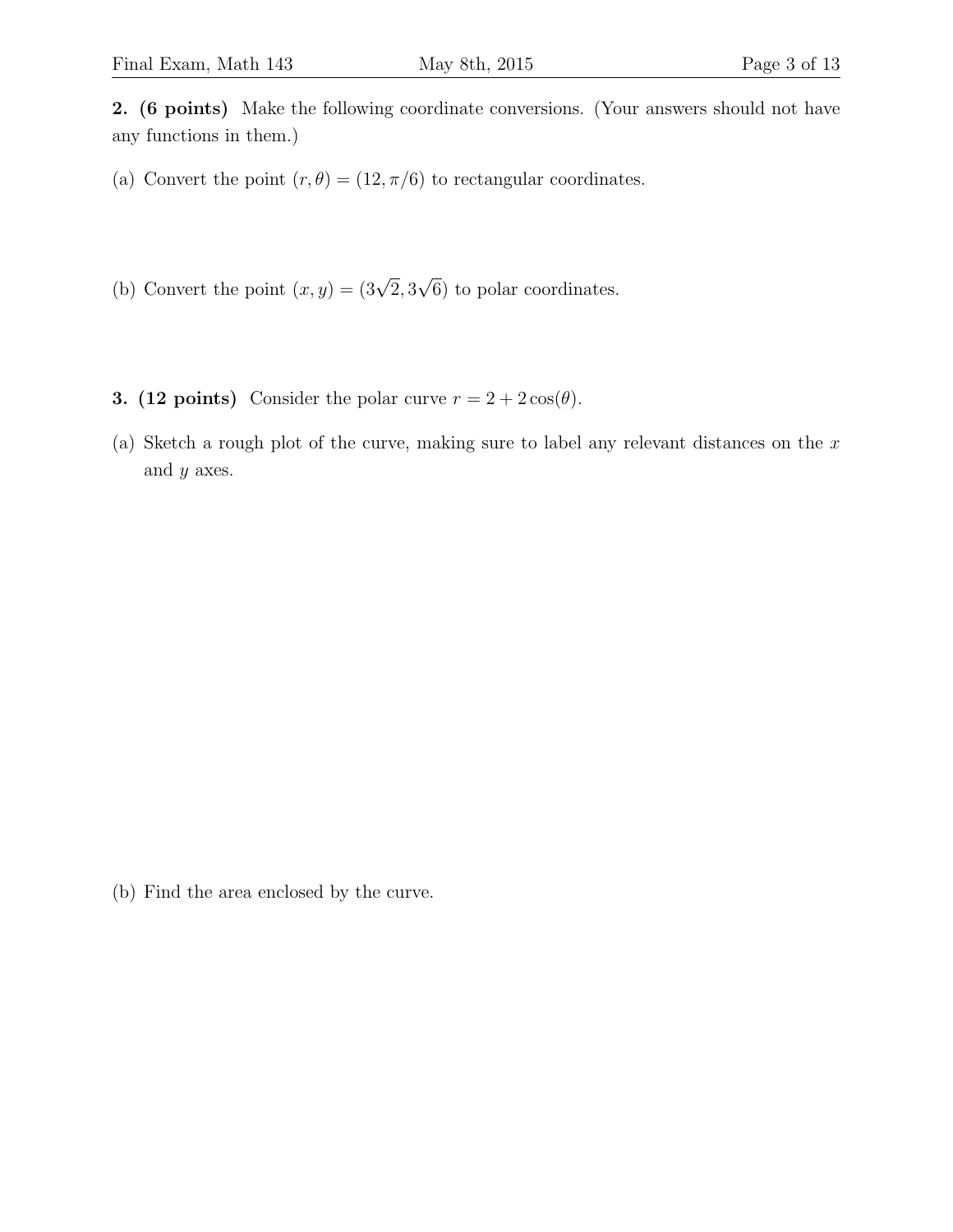- 4. (9 points) Let  $z = 3 4i$  and  $w = 6 + i$ . Find the following in  $a + bi$  form:
- (a)  $3z 2w$ .

(b)  $\frac{w}{2}$ z .

 $(c)$   $z^2$ .

5. (8 points) Find all complex numbers z such that  $z^3 = 8i$ . Express your answers in  $a + bi$  form.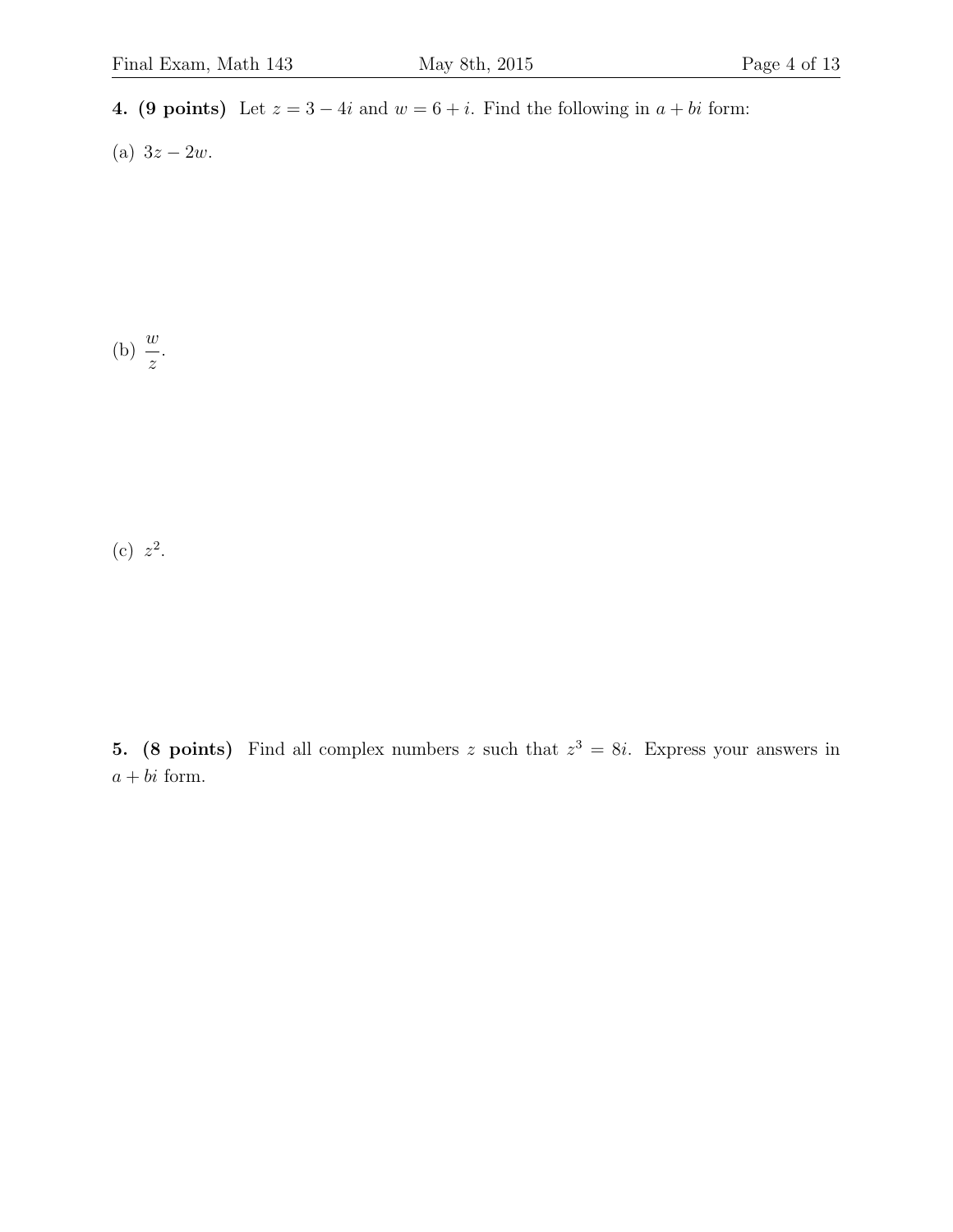6. (12 points) Circle the correct response for each of the following (no work is required, and there is no partial credit):

(a) If 
$$
a_n = \tan^{-1}\left(\frac{n^2 + 2n + 2}{n^3 - 3n + 5}\right)
$$
, then, as  $n \to \infty$ , the sequence  $a_n$ 

- (i) converges to the value 0.
- (ii) converges to the value 1.
- (iii) converges to the value  $\pi$ .
- (iv) diverges to  $+\infty$ .
- (v) diverges to  $-\infty$ .
- (vi) diverges, but not to  $+\infty$  or  $-\infty$ .

(b) Consider the series 
$$
\sum_{n=1}^{\infty} \left( \frac{1}{2n-1} - \frac{1}{2n+1} \right)
$$
. This series

- (i) is a telescoping series, and converges to the value 1.
- (ii) is a *p*-series, and converges to the value  $5/6$ .
- (iii) is a geometric series, and converges to the value 3/4.
- (iv) is an alternating series, and converges to the value 0.
- (v) diverges to  $+\infty$  or  $-\infty$ .
- (vi) diverges, but not to  $+\infty$  or  $-\infty$ .

(c) Consider the series  $\sum_{n=1}^{\infty}$  $n=1$  $a_n$ , where  $a_n =$  $\cos(n)$  $\frac{\cos(\theta)}{2^n + n^2}$ . This series is

(i) absolutely convergent, by the Comparison Test applied to  $\sum_{n=1}^{\infty}$  $|a_n| < \sum_{n=1}^{\infty}$ 

 $n=1$ 

 $n=1$ 

1  $\frac{1}{2^n}$ .

- (ii) absolutely convergent, because it is a geometric series.
- (iii) conditionally convergent, by the Alternating Series Test.
- (iv) conditionally convergent, because it is a  $p$ -series.
- (v) divergent, by the Ratio Test.
- (vi) divergent, because its terms do not go to zero.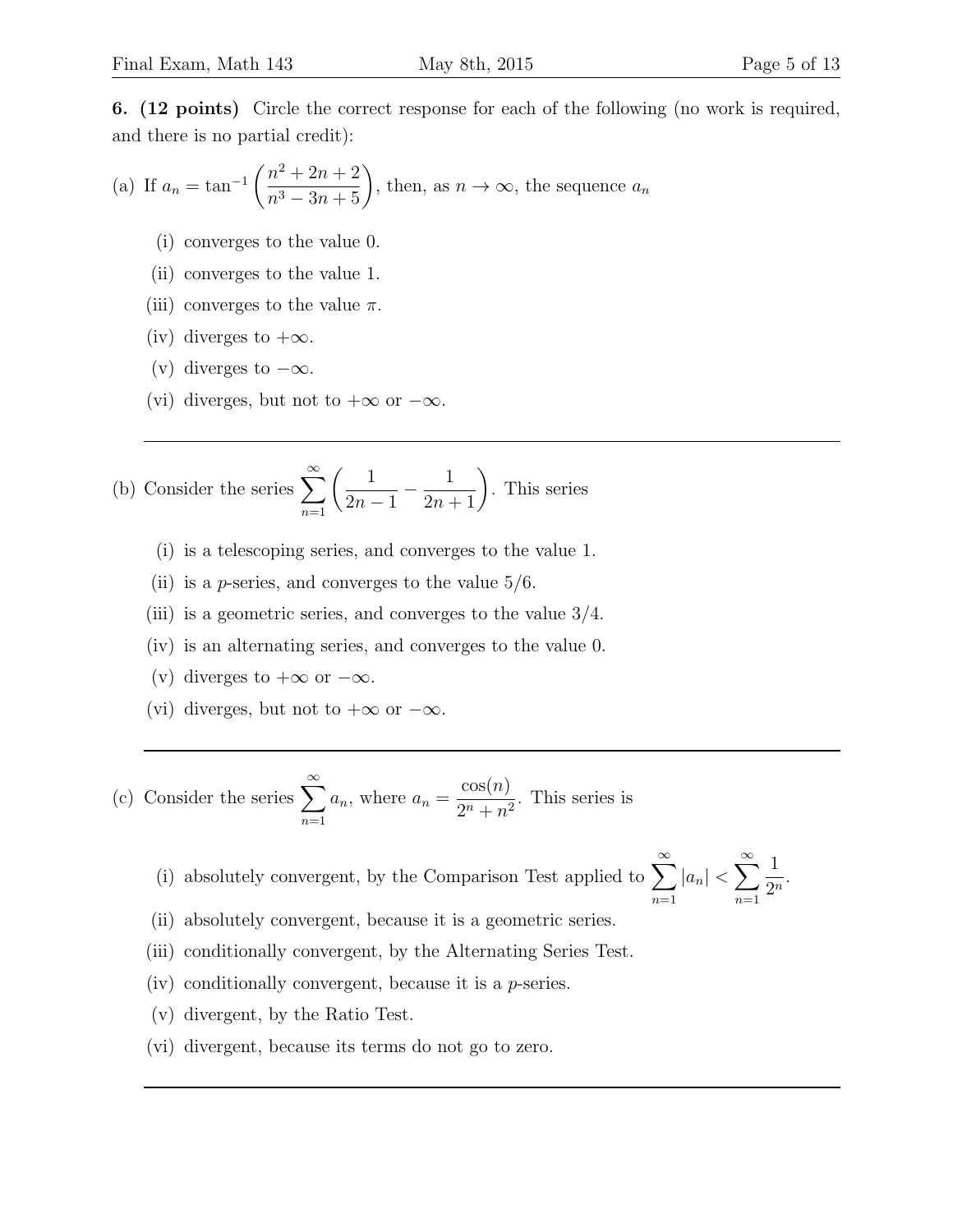7. (7 points) Use the Integral Test, Comparison Test, or Limit Comparison Test to determine whether  $\sum_{n=0}^{\infty}$  $n=1$  $\overline{n}$  $(n^2+1)^2$ converges to a finite value or diverges to  $+\infty$ .

8. (16 points) Use the Ratio or Root Test to determine whether each of these series converges to a finite value or diverges to  $+\infty$ .

(a) 
$$
\sum_{n=3}^{\infty} \left(\frac{3}{\ln n}\right)^n.
$$

(b) 
$$
\sum_{n=1}^{\infty} \frac{n!}{9^n}.
$$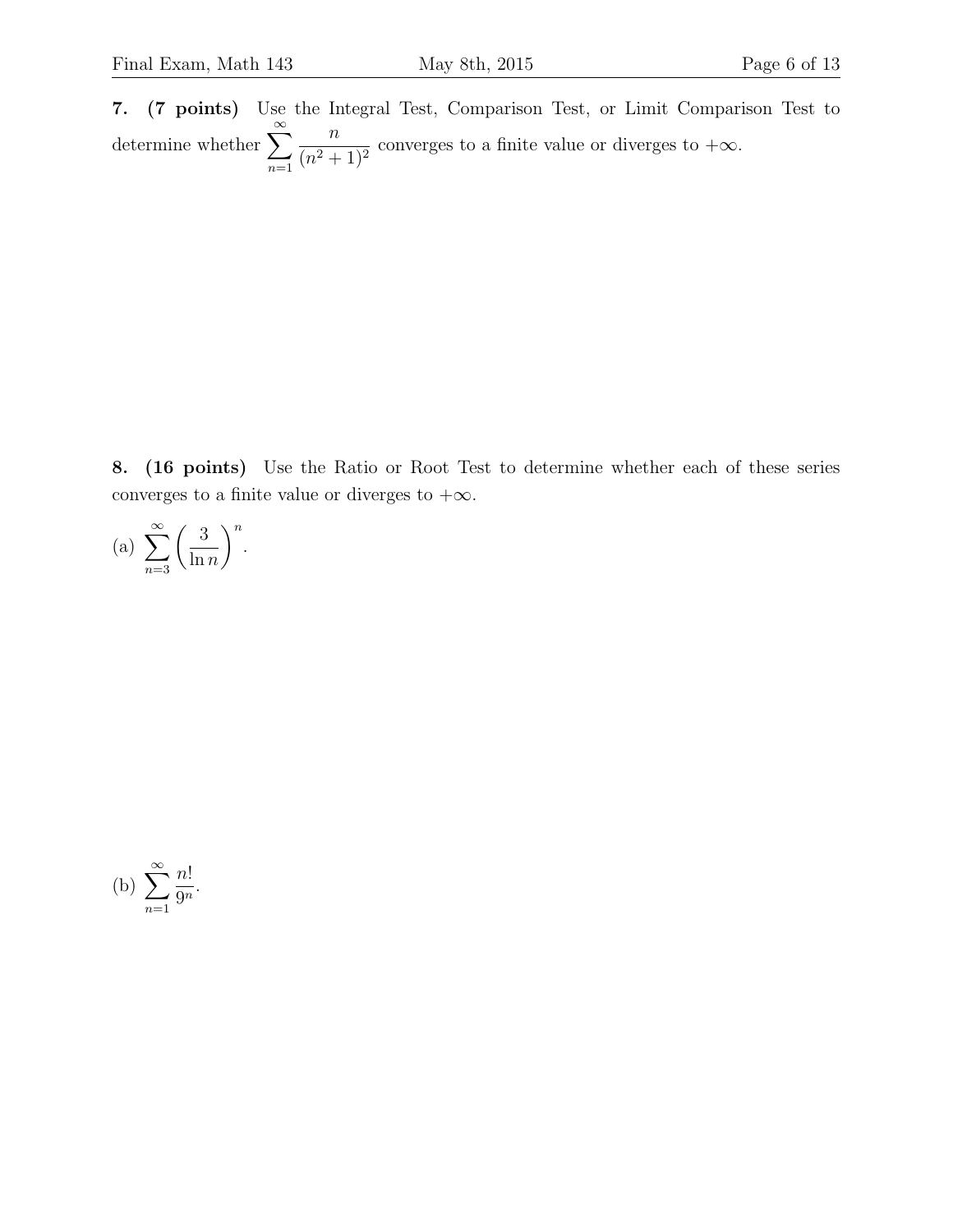9. (18 points) Determine whether the following series are absolutely convergent, conditionally convergent, or divergent. (Make sure to indicate CLEARLY any tests you use!)

(a) 
$$
\sum_{n=4}^{\infty} \frac{(-1)^n \sqrt{n}}{4^n}.
$$

(b) 
$$
\sum_{n=4}^{\infty} \frac{\cos(\pi n)}{n \ln(n)}.
$$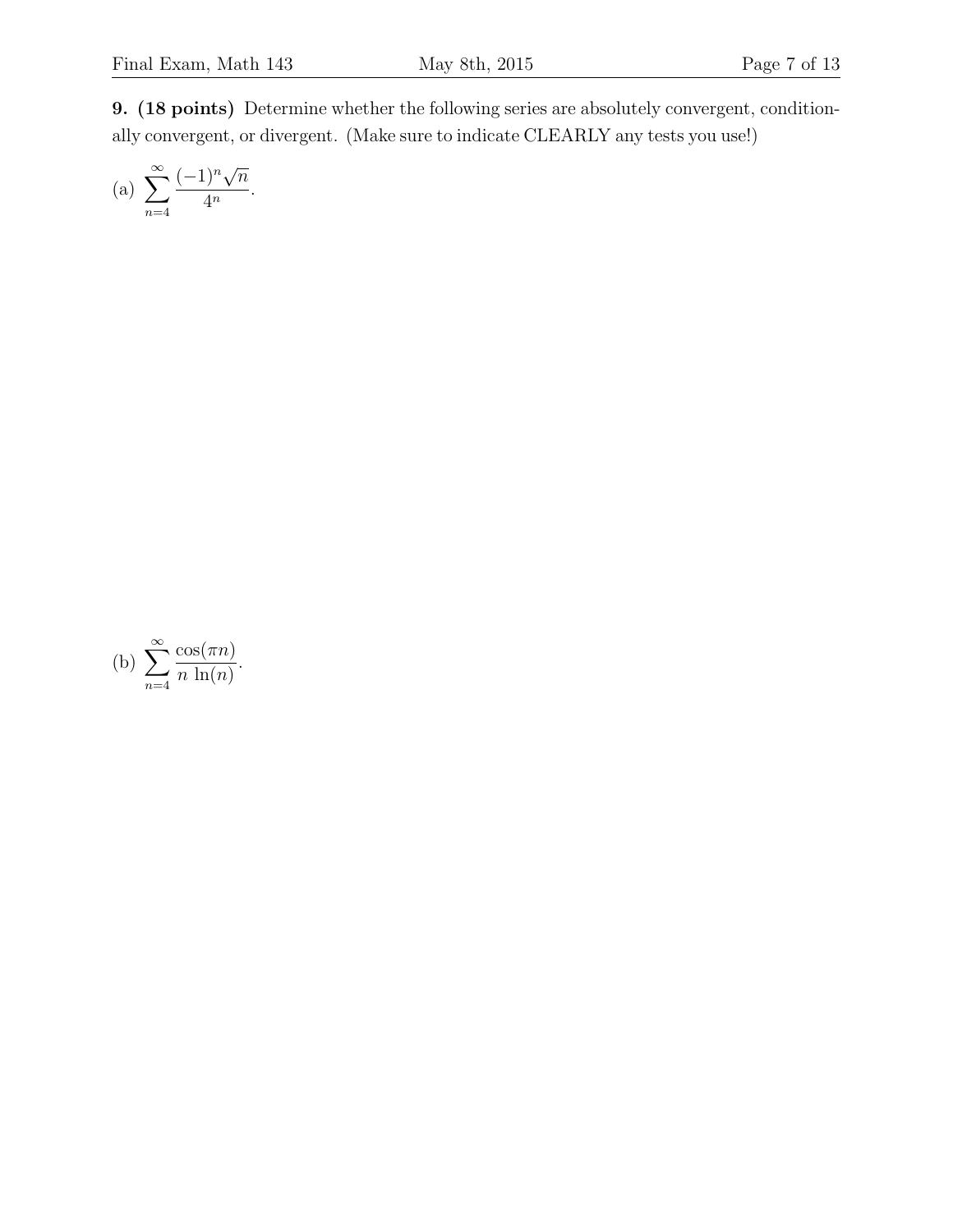## Part B

10. (20 points) Find the radius of convergence and the interval of convergence for each power series:

(a) 
$$
\sum_{n=1}^{\infty} \frac{1}{n^3} \cdot (x-1)^n.
$$

(b) 
$$
\sum_{n=1}^{\infty} \frac{1}{5^n \sqrt{n}} \cdot x^n.
$$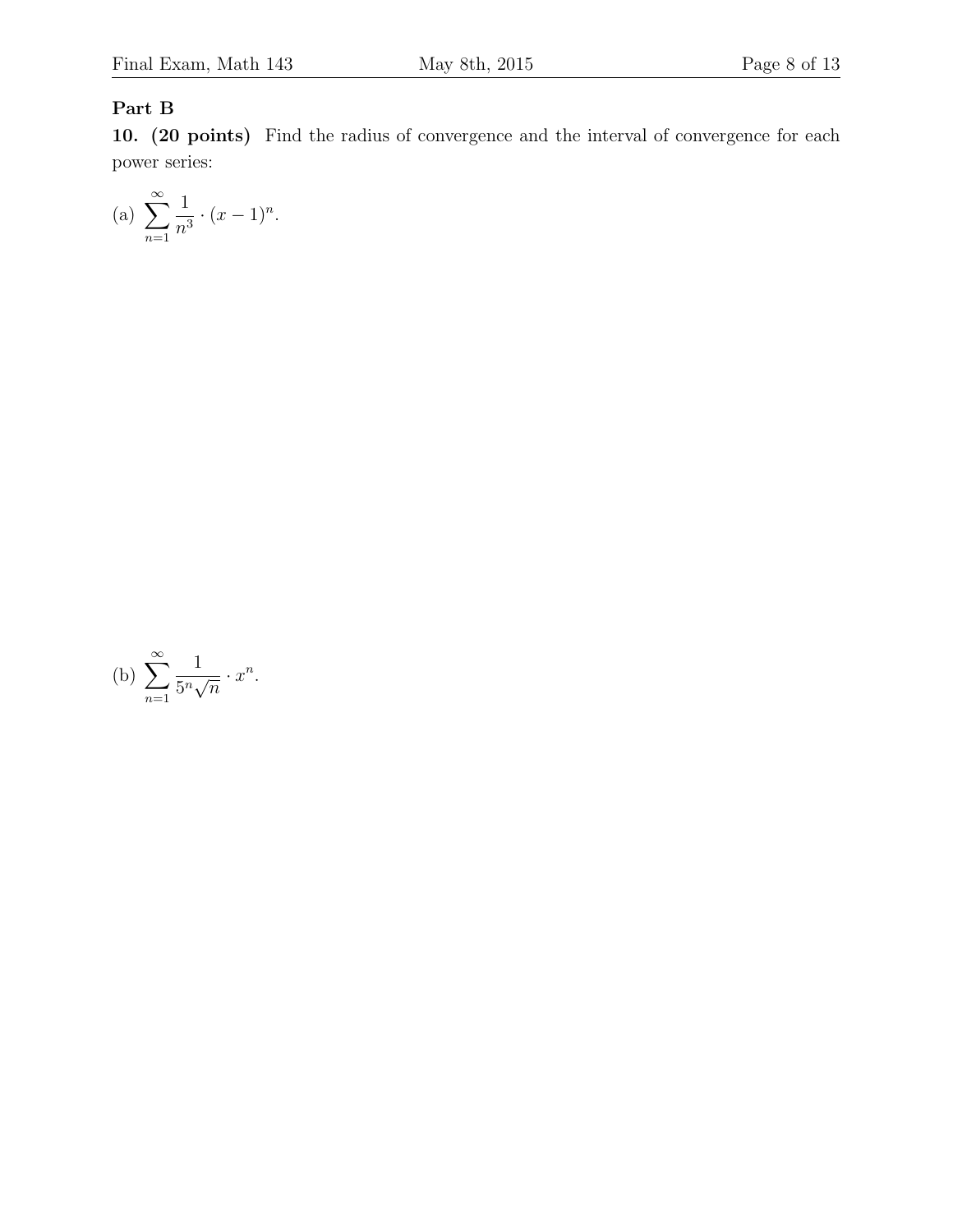- 11. (18 points) Find the requested Taylor polynomials:
- (a) The degree-3 polynomial  $T_3(x)$  for  $f(x) = \frac{1}{1-x}$  $\cdot$  cos(x) centered at  $x = 0$ .

(b) The degree-2 polynomial  $T_2(x)$  for  $f(x) = \sqrt{4 - 3x}$  centered at  $x = 1$ .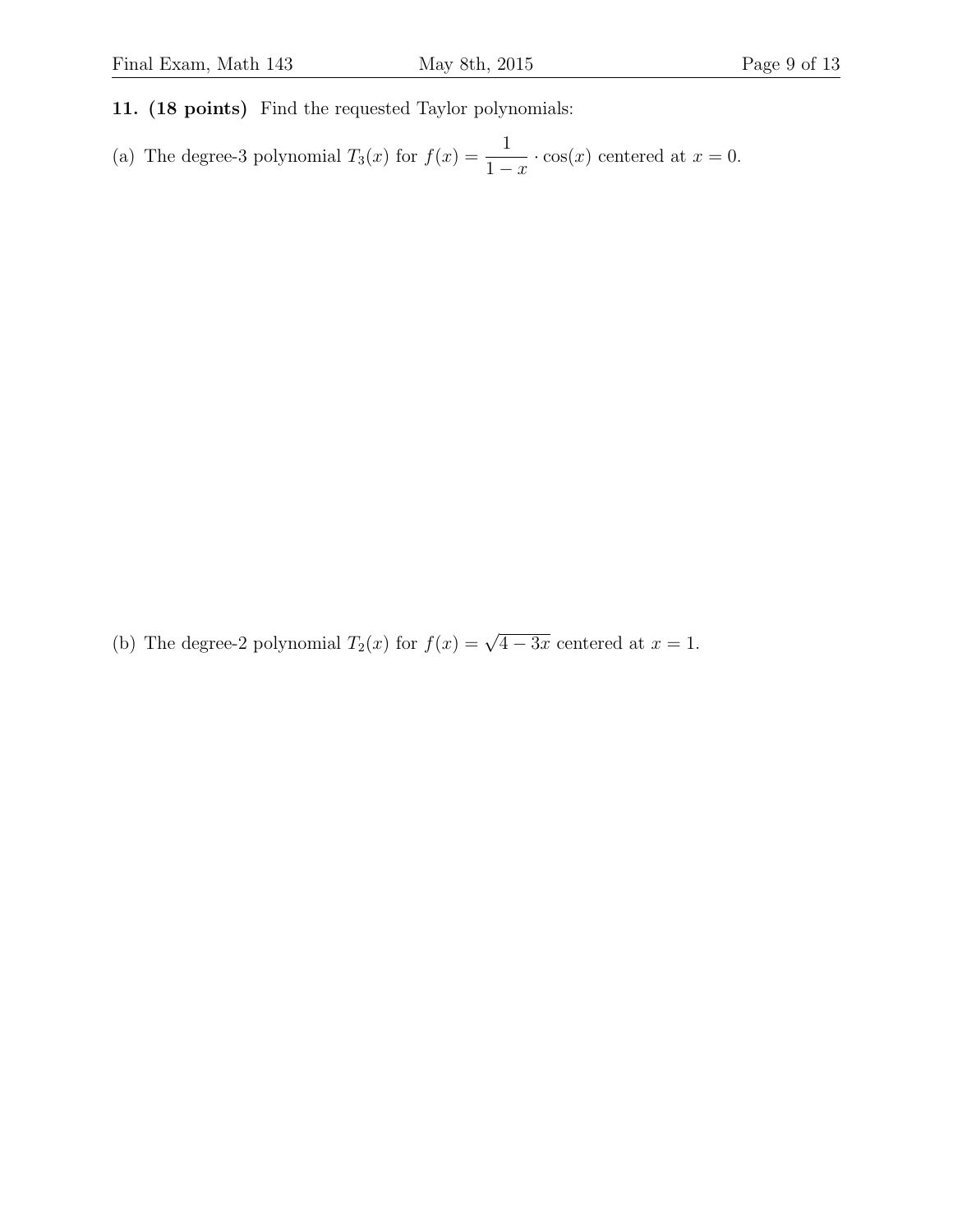12. (10 points) Find the Taylor series expansion for  $f(x) = x^3 \tan^{-1}(2x^2)$  centered at  $x = 0$ . Make sure to give the general term of the expansion, NOT just the first few terms.

**13.** (10 points) Express the indefinite integral  $\int \frac{\sin(x^3)}{2} dx$  $\frac{f(x)}{x^2}$  dx as a power series.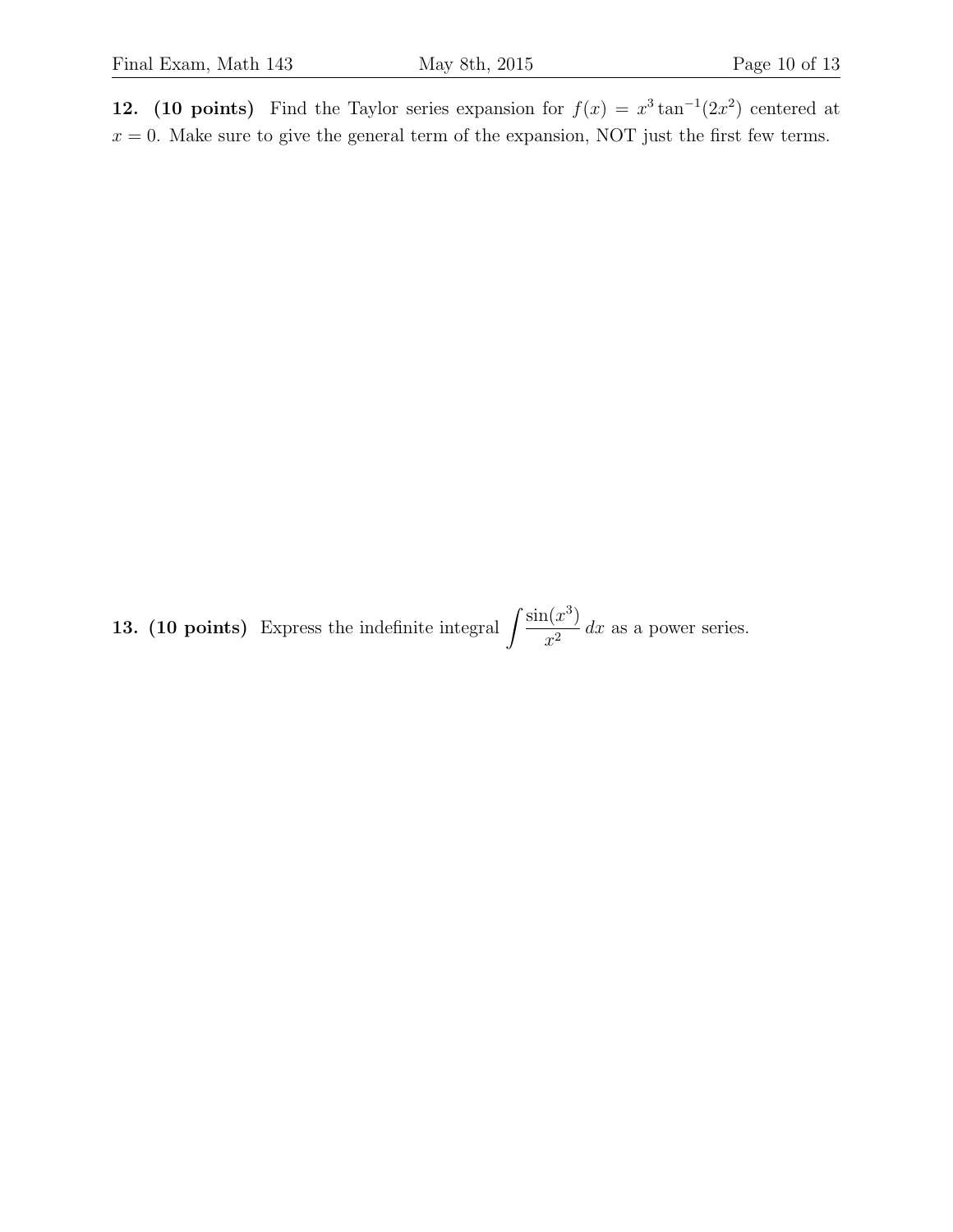- 14. (18 points) Let  $f(x) = e^x$ .
- (a) Find  $T_5(x)$ , the degree-5 Taylor polynomial for  $f(x)$ , centered at  $x = 0$ .

(b) Find a value M such that  $|f^{(6)}(x)| \leq M$  for all x in the interval  $[-1, 1]$ . (You can leave your answer in terms of e.)

(c) Using Taylor's Theorem, give an upper bound on the size of the remainder term  $R_5(b)$  =  $|f(b) - T_5(b)|$  for b in the interval  $[-1, 1]$ .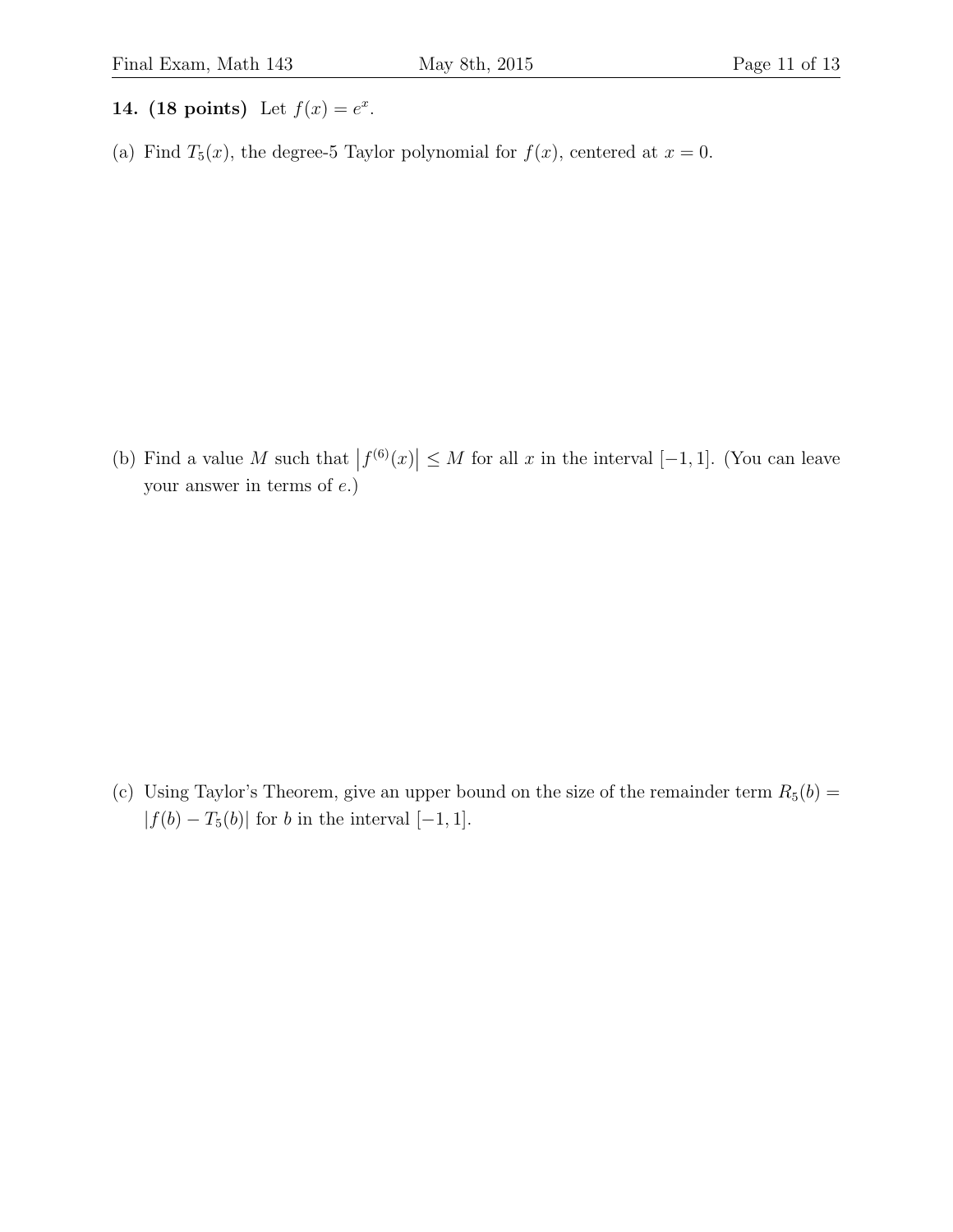15. (12 points) Circle the correct response for each of the following (no work is required, and there is no partial credit):

(a) The exact sum of the series 
$$
\sum_{n=1}^{\infty} \frac{(-1)^{n-1}}{2^n \cdot n}
$$
 is

- (i)  $\sin(-2)$ .
- (ii)  $\tan^{-1}(1/2)$ .
- (iii)  $\ln(3/2)$ .
- $(iv)$   $cos(1/2)$ .
- (v)  $\sqrt{e}$ .
- (vi)  $\sqrt{2}$ .
- (b) The limit  $\lim_{x\to 0}$  $\tan^{-1}(x) - x$  $\sin(x) - x$ 
	- (i) is equal to  $-3$ .
	- (ii) is equal to 0.
	- (iii) is equal to 1.
	- (iv) is equal to 2.
	- (v) is equal to 6.
	- (vi) diverges.
- (c) Let  $f(x) = \ln(1+x^3)$ . The value of  $f^{(9)}(0)$ , the 9th derivative of  $f(x)$  evaluated at  $x = 0$ , is equal to
	- (i) 9!.
	- $(ii)$  9!/3.
	- (iii) 9!/6!.
	- (iv) 9.
	- (v) 3.
	- (vi) 1.